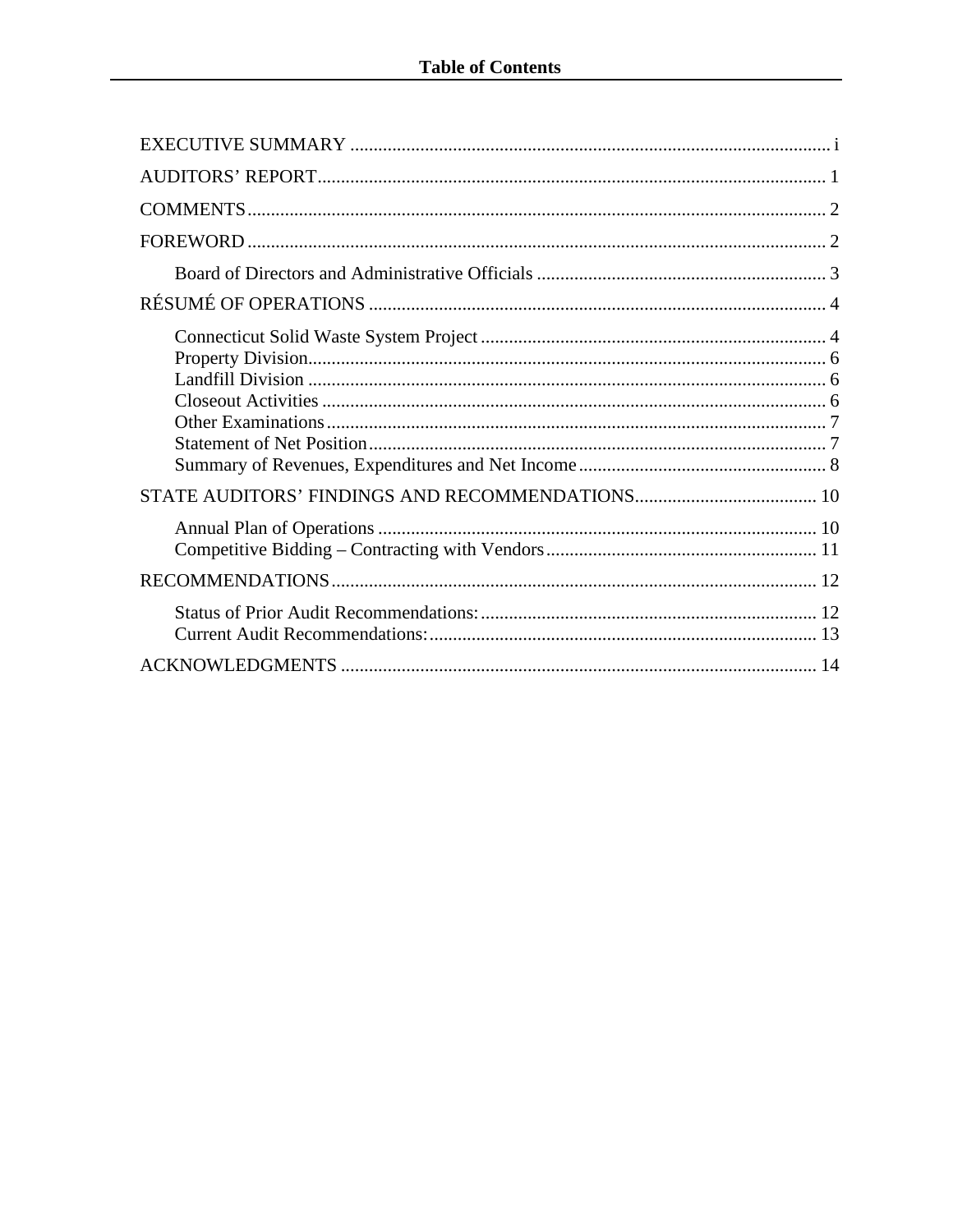## **March 3, 2022**

## **EXECUTIVE SUMMARY**

<span id="page-2-0"></span>In accordance with the provisions of Section 2-90 of the Connecticut General Statutes, we have audited certain operations of the Materials Innovation Recycling Authority (MIRA) for the fiscal years ended June 30, 2019 and 2020. Our audit identified internal control deficiencies, and instances of noncompliance with laws, regulations, and policies, and a need for improvement in practices and procedures that warrant the attention of management. The significant findings and recommendations are presented below:

| Page 10 | MIRA did not prepare and submit its required annual plan of operations to the<br>Department of Energy and Environmental Protection during the audited period. The<br>Materials Innovation and Recycling Authority should prepare and submit its annual<br>plan of operations to the Department of Energy and Environmental Protection for<br>consistency with the statewide solid waste management plan as required by Section<br>22a-264 of the General Statutes. (Recommendation 1.) |
|---------|----------------------------------------------------------------------------------------------------------------------------------------------------------------------------------------------------------------------------------------------------------------------------------------------------------------------------------------------------------------------------------------------------------------------------------------------------------------------------------------|
| Page 11 | MIRA entered into two contracts without going out to public bid. MIRA's power plant<br>operator only obtained quotes from three vendors and selected the preferred vendor and<br>price. The Materials Innovation and Recycle Authority should strengthen procurement<br>procedures to ensure that it complies with its policies and procedures and sections 22a-<br>268 and 22a-268a of the General Statutes. (Recommendation 2.)                                                      |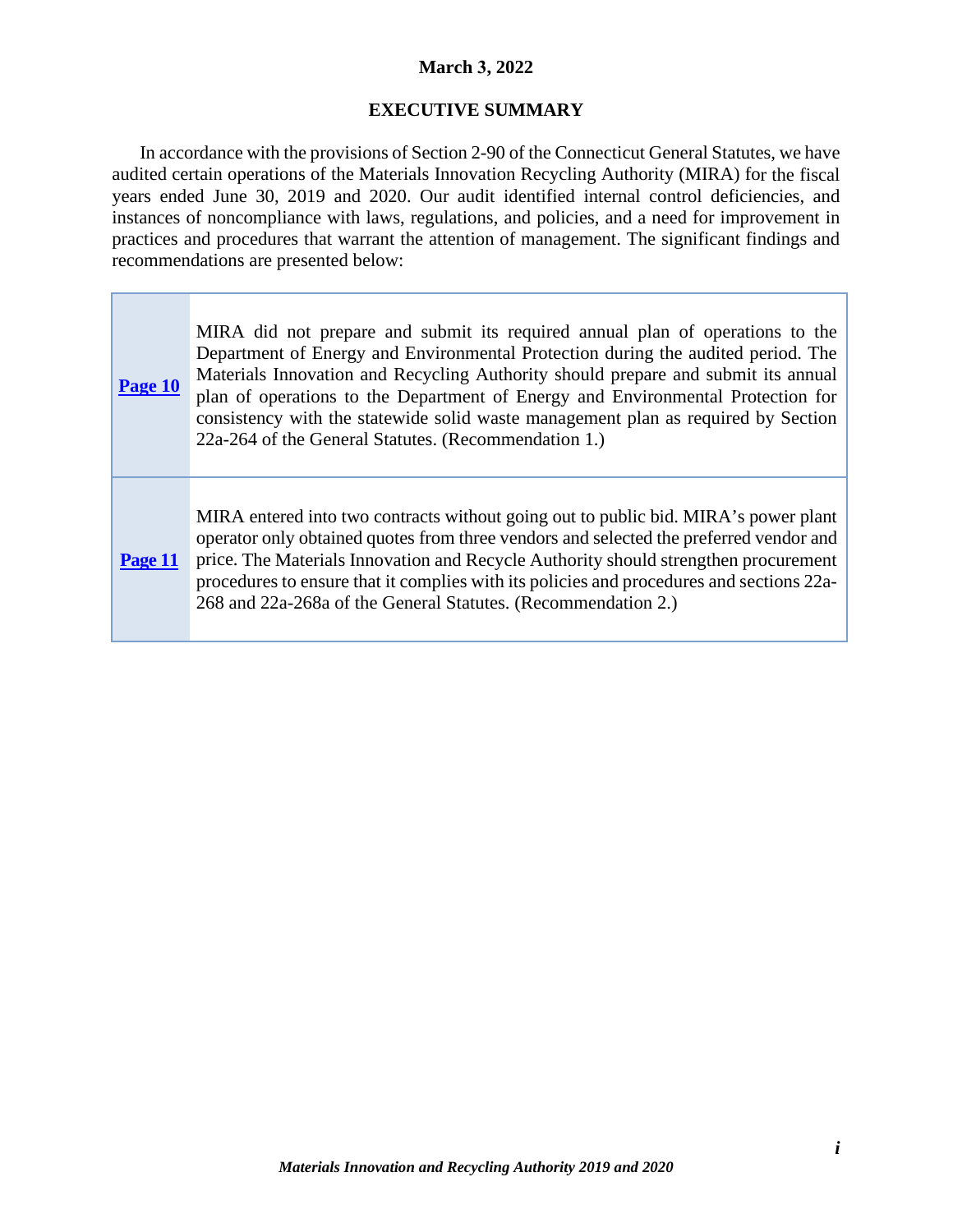## STATE OF CONNECTICUT



JOHN C. GERAGOSIAN **CLARK J. CHAPIN** 210 Capitol Avenue **CLARK J. CHAPIN** AUDITORS OF PUBLIC ACCOUNTS **State Capitol** 210 Capitol Avenue Hartford, Connecticut 06106-1559

March 3, 2022

## **AUDITORS' REPORT**

<span id="page-3-0"></span>We have audited certain operations of the Materials Innovation and Recycling Authority in fulfillment of our duties under Section 1-122 and Section 2-90 of the Connecticut General Statutes. The scope of our audit included, but was not necessarily limited to, the fiscal years ended June 30, 2019 and 2020. The objectives of our audit were to:

- 1. Evaluate the authority's internal controls over significant management and financial functions;
- 2. Evaluate the authority's compliance with policies and procedures internal to the authority or promulgated by other state agencies, as well as certain legal provisions; and
- 3. Evaluate the effectiveness, economy, and efficiency of certain management practices and operations, including certain financial transactions.

Our methodology included reviewing written policies and procedures, financial records, minutes of meetings, and other pertinent documents; interviewing various personnel of the authority; and testing selected transactions. Our testing was not designed to project to a population unless specifically stated. We obtained an understanding of internal controls that we deemed significant within the context of the audit objectives and assessed whether such controls have been properly designed and placed in operation. We tested certain of those controls to obtain evidence regarding the effectiveness of their design and operation. We also obtained an understanding of legal provisions that are significant within the context of the audit objectives, and we assessed the risk that illegal acts, including fraud, and violations of contracts, grant agreements, or other legal provisions could occur. Based on that risk assessment, we designed and performed procedures to provide reasonable assurance of detecting instances of noncompliance significant to those provisions.

We conducted this performance audit in accordance with generally accepted government auditing standards. Those standards require that we plan and perform the audit to obtain sufficient, appropriate evidence to provide a reasonable basis for our findings and conclusions based on our audit objectives. We believe that the evidence obtained provides a reasonable basis for our findings and conclusions based on our audit objectives.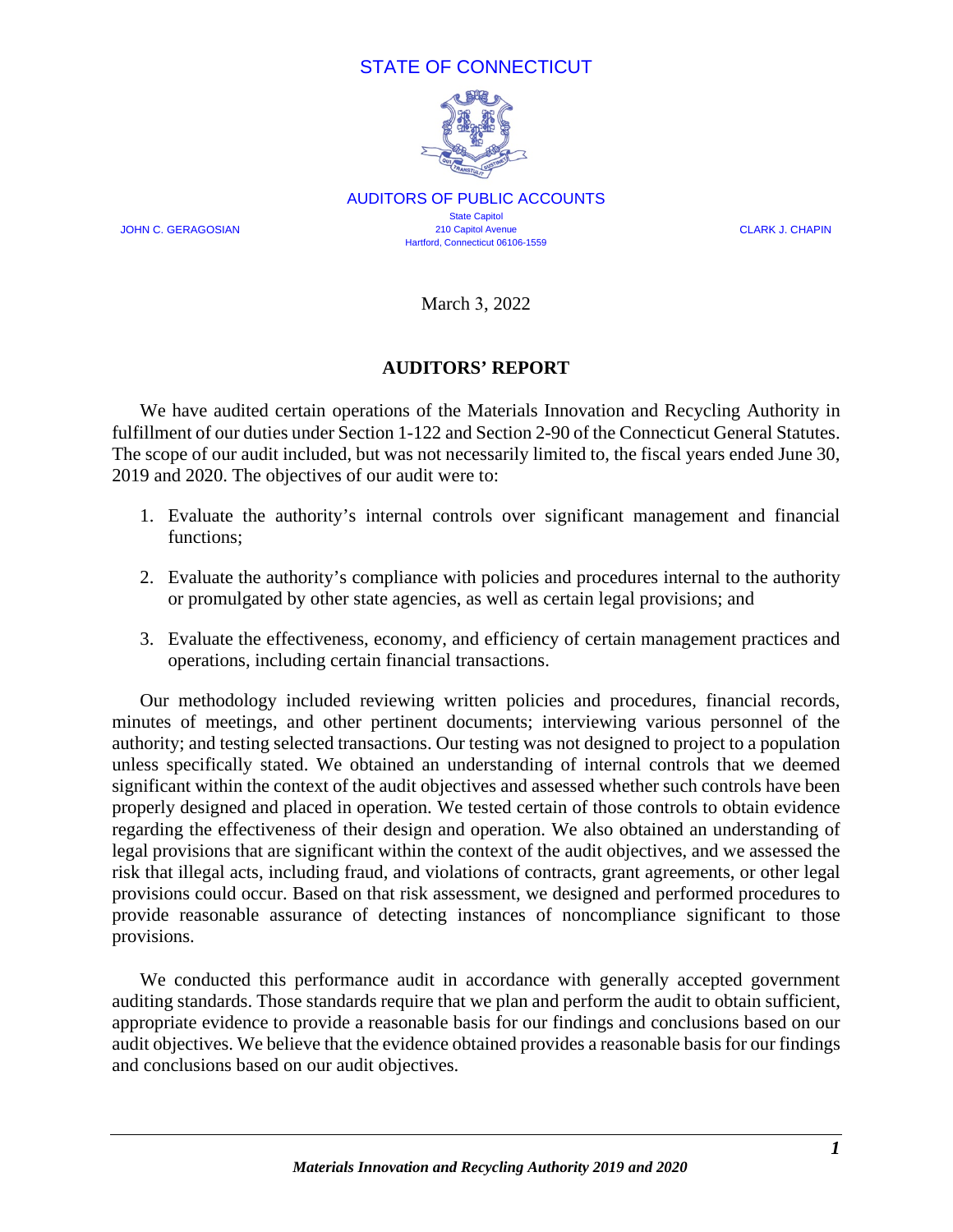The accompanying Résumé of Operations is presented for informational purposes. This information was obtained from various available sources including, but not limited to, the authority's management and the state's information systems, and was not subjected to the procedures applied in our audit of the authority. For the areas audited, we:

- 1. Identified deficiencies in internal controls;
- 2. Identified apparent non-compliance with laws, regulations, contracts and grant agreements, policies, and procedures; and
- 3. Identified a need for improvement in management practices and procedures that we deemed to be reportable.

The State Auditors' Findings and Recommendations section of this report presents findings arising from our audit of the Materials Innovation and Recycling Authority

#### **COMMENTS**

#### <span id="page-4-1"></span><span id="page-4-0"></span>**FOREWORD**

The Materials Innovation and Recycling Authority (MIRA) was established as a successor to the Connecticut Resources Recovery Authority (CRRA) by Public Act 14-94, effective June 6, 2014. MIRA operates primarily under the provisions of Title 22a, Chapter 446e of the General Statutes. Section 22a-261(a) of the General Statutes names MIRA a public instrumentality and political subdivision of the state created for the performance of an essential public and governmental function. MIRA is a quasi-public agency subject to the requirements within Section 1-120 of the General Statutes. MIRA's financial information, as a component unit, is included in the State of Connecticut's Annual Comprehensive Financial Report (ACFR).

The mission of MIRA is to work for and in the best interest of the state's municipalities and residents in developing and implementing environmentally sound solutions and best practices for solid waste disposal and recycling management. The purpose of MIRA is to plan, design, construct, finance, manage, own, operate and maintain solid waste disposal, volume reduction, recycling, resource recovery facilities and related facilities considered necessary, desirable, convenient or appropriate in carrying out the provisions of the state solid waste management plan. MIRA provides solid waste management services to municipalities, regions, and persons within the state by receiving solid waste at MIRA facilities, recovering resources from solid waste, and generating revenues from the services sufficient for MIRA to operate on a self-sustaining basis.

The predecessor to MIRA, the Connecticut Resources Recovery Authority (CRRA), was created in 1973 to modernize the state's solid waste disposal practices by developing a network of resource recovery facilities and shifting the state away from the process of landfilling. CRRA built facilities in Hartford, Preston, Bridgeport and Wallingford to serve systems historically known as the Mid-Connecticut, Southeast, Bridgeport, and Wallingford projects respectively. The initial underlying contracts for these four projects expired over the last several years, resulting in a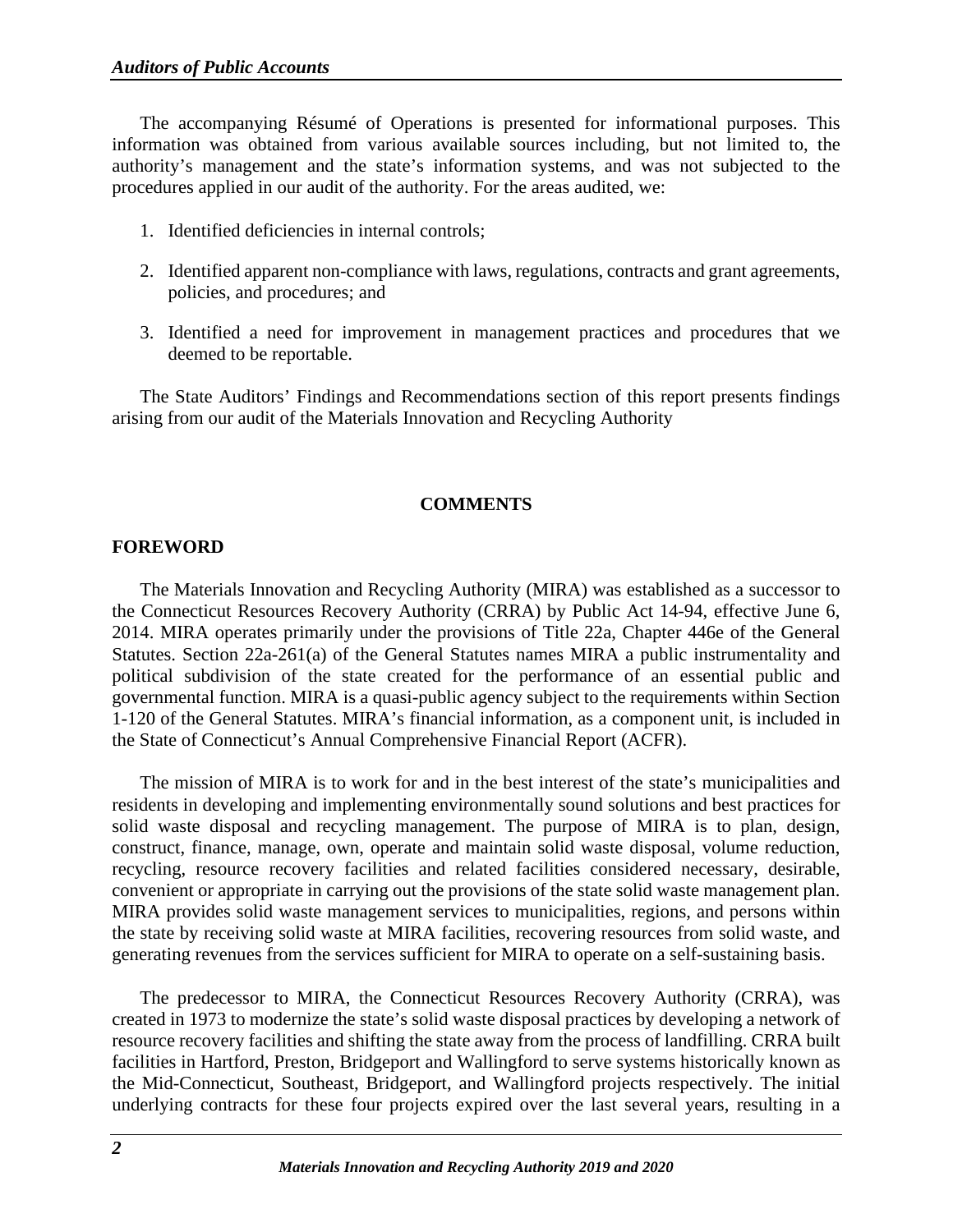distribution and/or reformation of project assets. For the fiscal years ended June 30, 2019 and 2020, MIRA's financial interests and activities were focused within its operations of the Connecticut Solid Waste System (CSWS) and Property and Landfill divisions. MIRA undertook certain closeout activities related to the Mid-Connecticut and Southeast projects. Those closeout activities advanced MIRA's evolution to focus on the operation and redevelopment of CSWS in accordance with Section 22a-268g of the General Statutes. The statute required the commissioner of the Department of Energy and Environmental Protection (DEEP), in consultation with MIRA, to solicit proposals for the redevelopment of the CSWS Project. Since then, MIRA has been working closely with DEEP to develop the new system. In September 2016, DEEP announced its selection of three finalists, which were invited to participate in the second phase of the proposal. On January 2, 2018, DEEP announced its selection of the Sacyr Rooney Redevelopment Team (SRRT) to modernize and operate the Hartford plant on a long-term basis. SRRT is an alliance between Sacyr, an international Spain-based firm specializing in complex infrastructure projects, and Manhattan Construction Group, which has extensive experience financing and building largescale infrastructure projects. MIRA and SRRT have been engaged in negotiations consistent with MIRA's municipal service agreements, the contracting requirements in MIRA's enabling legislation (Public Act 14-94), and the DEEP request for proposal. The SRRT proposal calls for significant reduction in combustion at the site, enhanced recycling, and new technologies for anaerobic digestion and composting. The project will assist the state in reaching its statutory goal to divert 60% of waste from disposal by landfill or combustion by 2024. The redeveloped system is expected to commence operations by July 1, 2023.

Under the provisions of Section  $22a-262(a)(3)$  of the General Statutes, the authority is authorized to contract with private industry to implement some or all of the requirements of the statewide solid waste management plan and for other activities it considers necessary.

#### **Significant Legislation**

**Public Act 18-137 (Section 26)**, effective October 1, 2018, prohibited quasi-public agencies from making a payment in excess of fifty thousand dollars to a departing employee for the purposes of avoiding costs associated with potential litigation or pursuant to a non-disparagement agreement. Additionally, the act makes it illegal for the agreement to prohibit an employee from making a complaint or providing information in accordance with Section 4-61dd of the General Statutes (Whistleblower Act).

## <span id="page-5-0"></span>**Board of Directors and Administrative Officials**

Pursuant to Section 22a-261(b) of the General Statutes, the powers of MIRA are vested in and exercised by a board of directors. The MIRA board consists of 11 members who represent municipalities or are experts in the field of energy, environment, public or corporate finance, or business. The board includes three members appointed by the Governor; two appointed by the president pro tempore of the Senate; two appointed by the speaker of the House of Representatives; two appointed by the minority leader of the Senate; and two appointed by the minority leader of the House of Representatives. No director may be a member of the General Assembly. The Governor appoints the chairperson of the board. The board adopts bylaws and procedures it deems necessary to carry out its functions.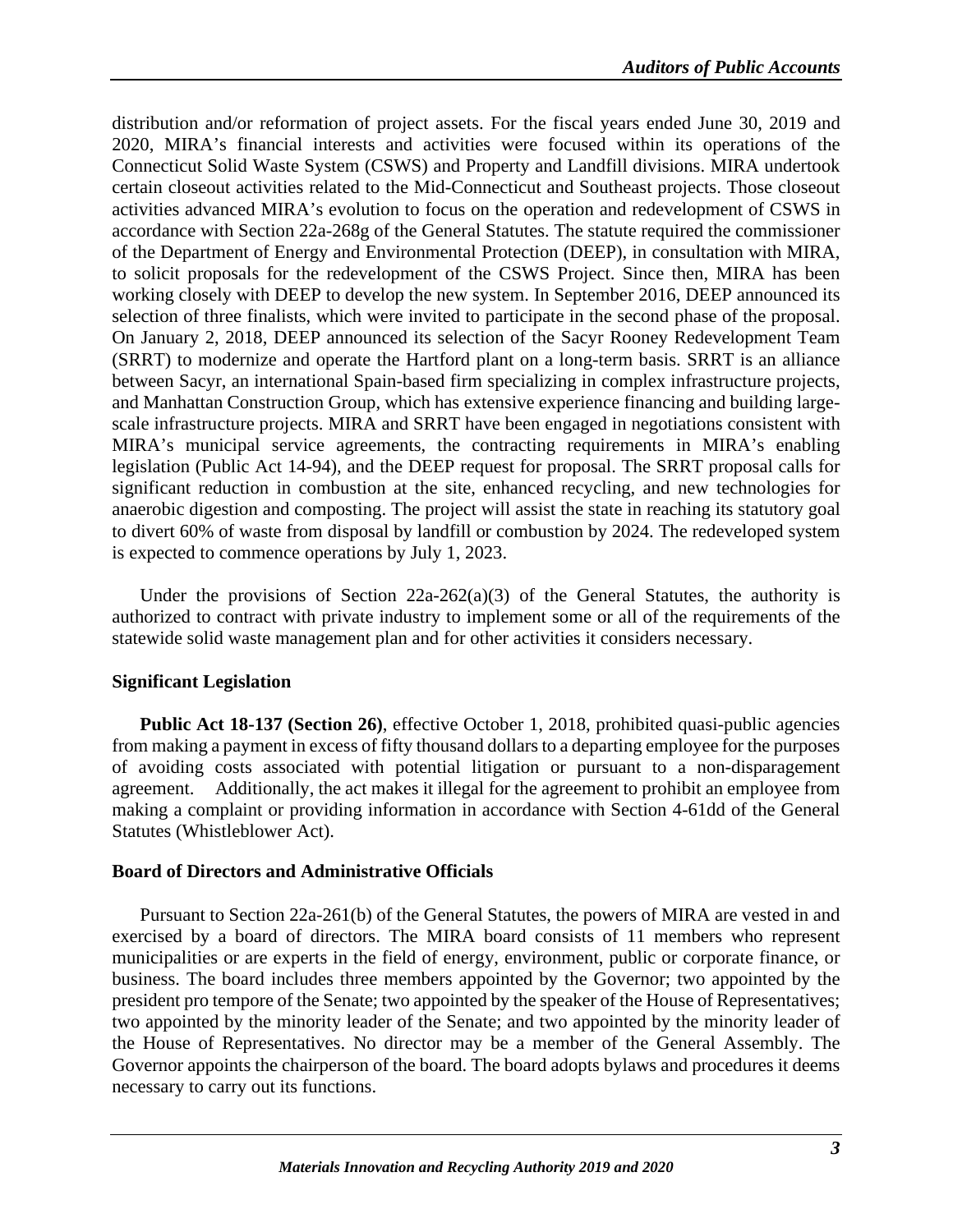Members of the board as of June 30, 2020, were as follows:

| <b>Appointed by the Governor:</b><br>Honorable James M. Hayden<br>Patricia M. Widlitz<br>Vacant           | <b>Term Expires:</b><br>May 31, 2016<br>February 25, 2020 |
|-----------------------------------------------------------------------------------------------------------|-----------------------------------------------------------|
| <b>Appointed by Senate President Pro Tempore</b><br><b>Scott Shanley</b><br>Vacant                        | June 30, 2016                                             |
| Appointed by the Minority Leader of the Senate:<br>Honorable, Donald S. Stein, Chair<br>Richard J. Barlow | June 30, 2022<br>June 30, 2020                            |
| <b>Appointed by the Speaker of The House</b><br>Honorable Edward Bailey<br>Vacant                         | June 30, 2022                                             |
| Appointed by the Minority Leader of the House of Representatives                                          |                                                           |
| Honorable Carl Fortuna<br>John Adams                                                                      | June 30, 2023<br>June 30, 2016                            |
| <b>Ad Hoc Members</b><br>Honorable Luke Bronin<br>Thomas Swarr                                            | November 19, 2022<br>November 19, 2022                    |

Board members with expired terms may continue to serve until a successor is appointed in accordance with Section 4-1 of the General Statutes. In addition, the board established several committees and subcommittees to assist the full board in making decisions. During the audited period, these committees were Finance, Synergy and Human Resources, and Policies and Procurement.

Thomas D. Kirk served as president of MIRA throughout the audited period and continues to serve in that capacity.

## <span id="page-6-0"></span>**RÉSUMÉ OF OPERATIONS**

#### <span id="page-6-1"></span>**Connecticut Solid Waste System Project**

The Connecticut Solid Waste System (CSWS) is the primary operating division of the authority. During the fiscal years ended June 30, 2019 and 2020, CSWS provided solid waste disposal and recycling services to 51 municipalities and 41 private haulers in the state. CSWS provided those services using the Hartford resource recovery facility operated by NAES Corporation, three satellite transfer stations in Torrington, Watertown and Essex, and the Hartford recycling center.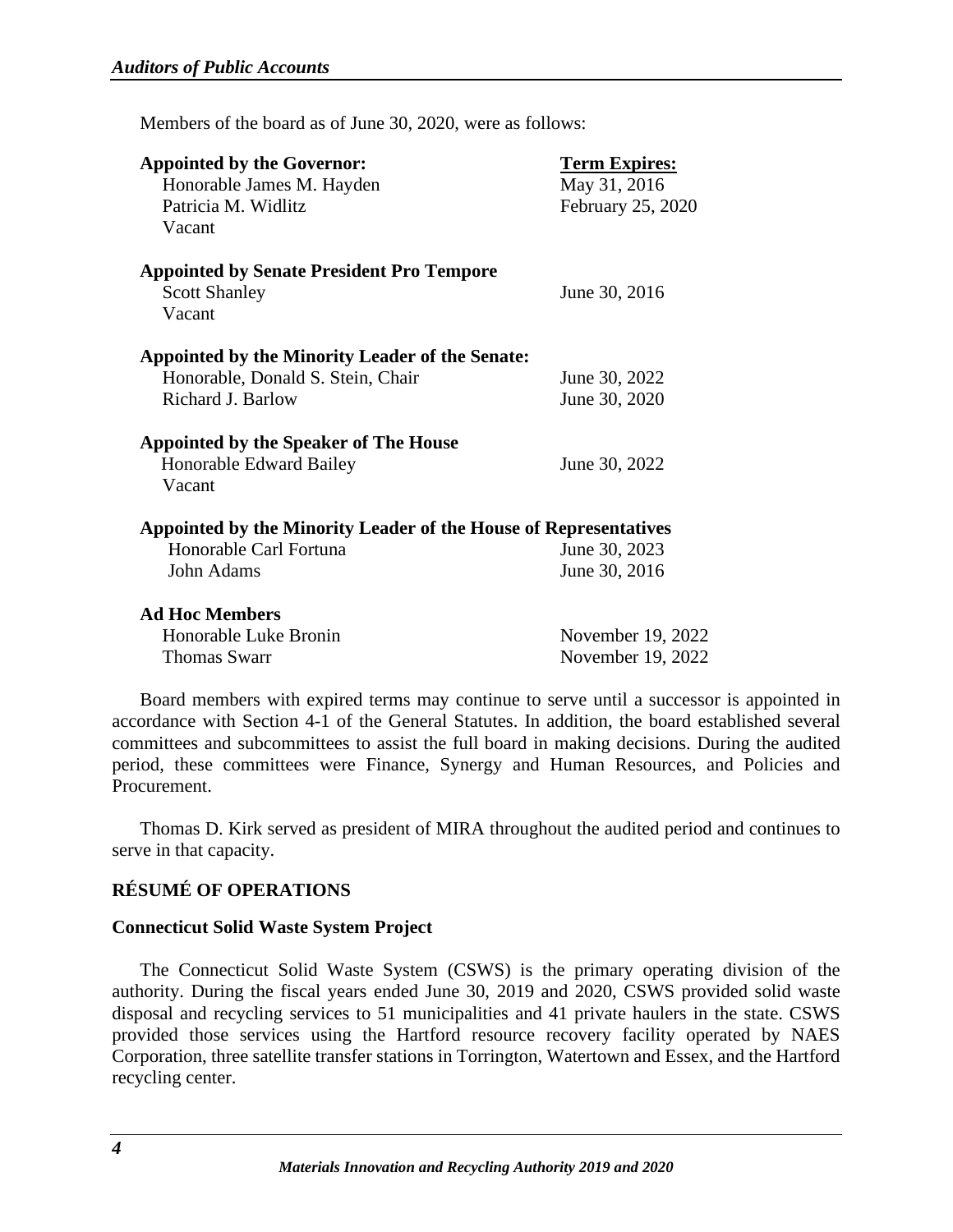The Hartford resource recovery facility consists of a waste processing facility and a power block facility. The plant processes approximately one-third of the state's solid waste by burning and converting that energy to electricity. The power block facility has three combustion boilers to incinerate the refuse-derived fuel and create steam. The two steam turbines convert that steam into electricity. The facility processed 430,359 and 518,198 tons of municipal solid waste and generated 208,745 and 272,654 megawatt hours of energy in the fiscal years ended June 30, 2019 and 2020, respectively.

The member tipping fees for waste disposal are based on a tiered contractual arrangement at \$83.00 per ton for the fiscal year ended June 30, 2020. The CSWS business model provides that participating town waste disposal fees be set at the level necessary to fund its net cost of operation. The net cost of operation is the total operating budget less the revenue from the sale of generated energy, the use of CSWS by non-participating municipalities, and the recycling activities. Therefore, the change in energy price directly affects the tip fees charged to participating towns. Some of the town contracts include tip fee opt-outs, which if exceeded, allow the towns to terminate the contract. Non-disposal fee revenues in recent years have been volatile enough to cause tip fees to approach and ultimately exceed this opt-out level during the 2020 fiscal year. This volatility was due to the performance of the CSWS resource recovery system, energy prices, tip fees for non-participating towns, and the recycled commodities. To address the challenge of energy revenue volatility, MIRA management established the Tip Fee Stabilization Fund within its Property Division. Additional information concerning this fund is discussed later under the Property Division section of this report.

The Hartford recycling center processed 71,897 and 73,356 tons of recyclables and recovered 61,551 and 61,427 tons of paper, cardboard and containers from the waste stream for resale into recycling commodities market during the fiscal years ended June 30, 2019 and 2020, respectively. Due to steep declines in recycled commodity prices, CSWS did not generate surplus recycling revenue, and consequently did not provide rebates to its participating municipalities.

|                                               | <b>Fiscal Year Ended June 30,</b> |            |            |
|-----------------------------------------------|-----------------------------------|------------|------------|
|                                               | <b>2020</b>                       | 2019       | 2018       |
| Municipal Solid Waste Processed (ton)         | 518,198                           | 430,359    | 554,315    |
| Recyclable Processed (ton)                    | 73,356                            | 71,897     | 66,761     |
| Member and Others Service Charge (\$)         | 43,210,000                        | 40,810,000 | 39,567,000 |
| Energy Generation Net of In-Plant Usage (MWh) | 272,654                           | 208,745    | 276,654    |
| Energy Sales (\$)                             | 13,322,000                        | 14,943,000 | 15,598,000 |
| Member Town Tipping Fee per Ton (\$)          | 83                                | 81         | 68         |

Below is selected revenue information from the audited financial statements along with the processed municipal solid waste (MSW) tonnage and member town tipping fees for the project for the audited period and the preceding year:

In November 2018, the Hartford plant experienced the failure of two turbine generators. This caused MIRA to stop its operations for more than three months. MIRA was forced to reduce the amount of waste accepted and to divert a significant portion of accepted waste to out-of-state sites. The financial impact was significant and included an increase in operating expenses and tipping fees for the member municipalities. The board of directors increased the tip fee by \$9.35 effective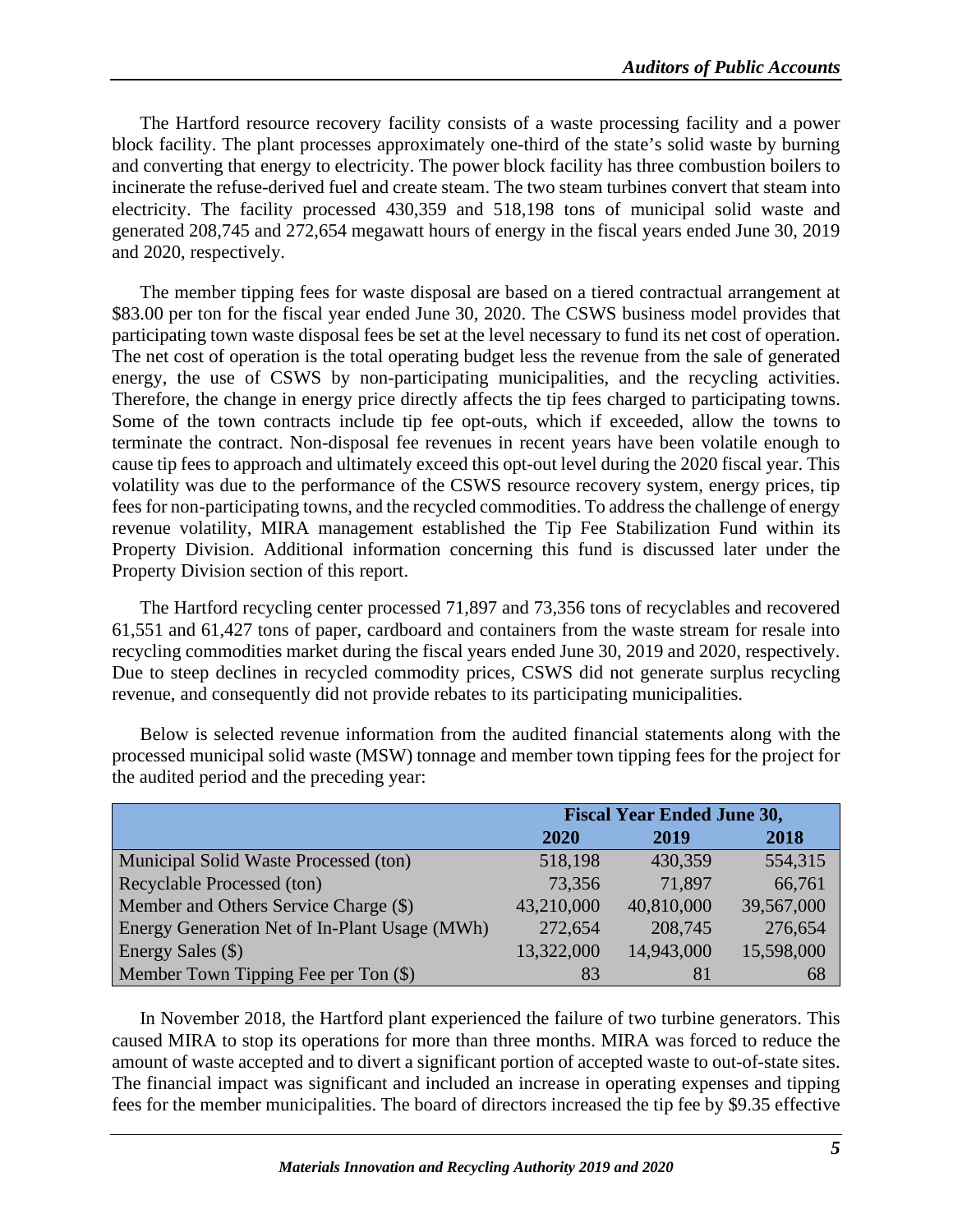April 1, 2019, and \$1.65 effective July 1, 2019, bringing the total tip fees to \$83 per ton of solid waste.

During fiscal year 2020, the CSWS waste to energy facility's operational performance continued its decline. MIRA was able to resume turbine operations, after a catastrophic failure in fiscal year 2019, and increase energy output. Waste deliveries declined by 4.8% and average monthly combined boiler availability was only 64.8% of capacity primarily due to equipment failures and major maintenance requirements.

## <span id="page-8-0"></span>**Property Division**

When the Mid-Connecticut and Bridgeport projects expired, all capital assets retained by MIRA, except for those associated with landfills, were assigned to the Property Division. These primarily included the Hartford resource recovery and recycling facilities, three transfer stations, jet-powered electric generating peaking units, the Bridgeport project's land, and the recycling facility in Stratford. The division derived net income from the lease of the Bridgeport project and other property, and from the sale of the peaking unit power products through various ISO New England energy markets.

The Tip Fee Stabilization Fund within the Property Division helps to address the challenge of energy revenue volatility. The primary source of revenue for this fund is the income generated by MIRA's peaking units. Management may draw funds to support the Connecticut Solid Waste System's (CSWS) net cost of operations when wholesale energy revenue is low. The cash balance of the Tip Fee Stabilization Fund, as of June 30, 2020, was \$1.9 million and a total of \$50.6 million was contingently due back to the fund from CSWS. The funding deficit caused the \$25.7 million increase due from CSWS since our prior audit. CSWS relies heavily on financial support from the Tip Fee Stabilization Fund because of the SCWS project's declining operational performance and increases in major maintenance costs. Property Division cash receipts were sufficient to distribute \$14.5 million and \$9.6 million to the fund in the 2019 and 2020 fiscal years, respectively.

## <span id="page-8-1"></span>**Landfill Division**

The Landfill Division consists of three closed landfills and adjoining properties in Ellington, Shelton, and Waterbury. The division is also assigned certain equipment and installations associated with those landfills and the Hartford landfill, which is owned by the City of Hartford. The Hartford landfill operation ceased in December 2008 and the landfill was certified closed in February 2015. MIRA installed, owns, and operates a photovoltaic solar panel system on a portion of the property and has a site access agreement with the City of Hartford. The division generates revenue from the sale of electricity produced by the solar panel system on top of the Hartford landfill. The authority no longer has liabilities for closure and post-closure care of landfills as they have been certified as closed and the obligations transferred to DEEP pursuant to state statute.

## <span id="page-8-2"></span>**Closeout Activities**

During the fiscal years ended June 30, 2019 and 2020, the Mid Connecticut project remained administratively active on MIRA's financial statements for claims, litigation, and settlement activities only.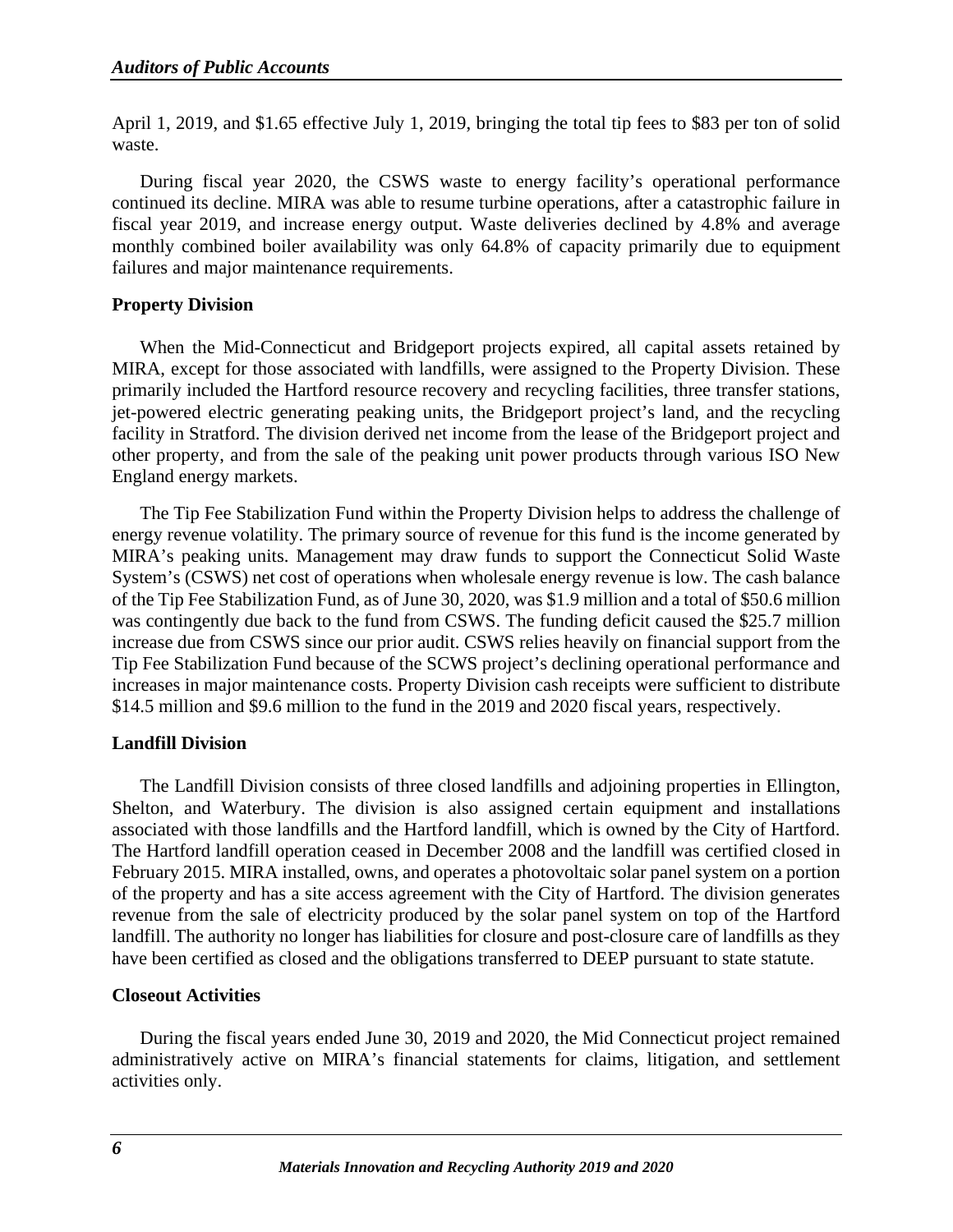• **Mid-Connecticut Project** – During the 2020 fiscal year, the authority assigned all capital assets other than those associated with landfills to the Property Division and put them into service as the Connecticut Solid Waste System. The authority disbursed approximately \$1.995 million in surplus funds to the Mid-Connecticut member towns.

## <span id="page-9-0"></span>**Other Examinations**

Independent public accountants audited MIRA financial statements for the fiscal years under review. The goal of the independent audits was to provide reasonable assurance that MIRA financial statements were free of material misstatements. The independent audit involved examining evidence supporting the amounts and disclosures in the financial statements, assessing the accounting principles used and significant estimates made by management, and evaluating the overall financial statement presentation. The independent public accountants concluded that the financial statements were fairly presented in conformity with Generally Accepted Accounting Principles.

#### <span id="page-9-1"></span>**Statement of Net Position**

Based on the MIRA's audited financial statements, a summary of assets, liabilities, and net position follows:

|                                       | <b>Fiscal Years Ended June 30,</b> |              |              |
|---------------------------------------|------------------------------------|--------------|--------------|
| <b>Assets</b>                         | 2020                               | 2019         | 2018         |
| <b>Current:</b>                       |                                    |              |              |
| <b>Unrestricted Assets:</b>           |                                    |              |              |
| Cash and Cash equivalents             | \$31,991,000                       | \$31,169,000 | \$32,727,000 |
| Accounts Receivable, net of allowance | 6,958,000                          | 11,083,000   | 5,587,000    |
| Inventory                             | 5,833,000                          | 5,779,000    | 6,203,000    |
| Prepaid expenses                      | 2,430,000                          | 2,487,000    | 2,496,000    |
| <b>Restricted Assets:</b>             |                                    |              |              |
| Cash and Cash equivalents             | 230,000                            | 209,000      | 206,000      |
| <b>Total Current Assets:</b>          | 47,442,000                         | 50,727,000   | 47,219,000   |
| <b>Non-Current:</b>                   |                                    |              |              |
| <b>Capital Assets:</b>                |                                    |              |              |
| Depreciable, net                      | 18,746,000                         | 25,889,000   | 47,985,000   |
| Non-depreciable                       | 26,851,000                         | 30,783,000   | 32,245,000   |
| <b>Total Non-Current Assets:</b>      | 45,597,000                         | 56,672,000   | 80,230,000   |
| <b>Total Assets:</b>                  | 93,039,000                         | 107,399,000  | 127,449,000  |
| <b>Liabilities</b>                    |                                    |              |              |
| <b>Current:</b>                       |                                    |              |              |
| Payable from unrestricted assets:     |                                    |              |              |
| Accounts payable                      | 1,973,000                          | 2,344,000    | 1,444,000    |
| Accrued expenses and other current    |                                    |              |              |
| liabilities                           | 3,330,000                          | 2,347,000    | 2,886,000    |
| Unearned revenue                      | 38,000                             | 821,000      | 3,641,000    |
| Payable from restricted assets:       |                                    |              |              |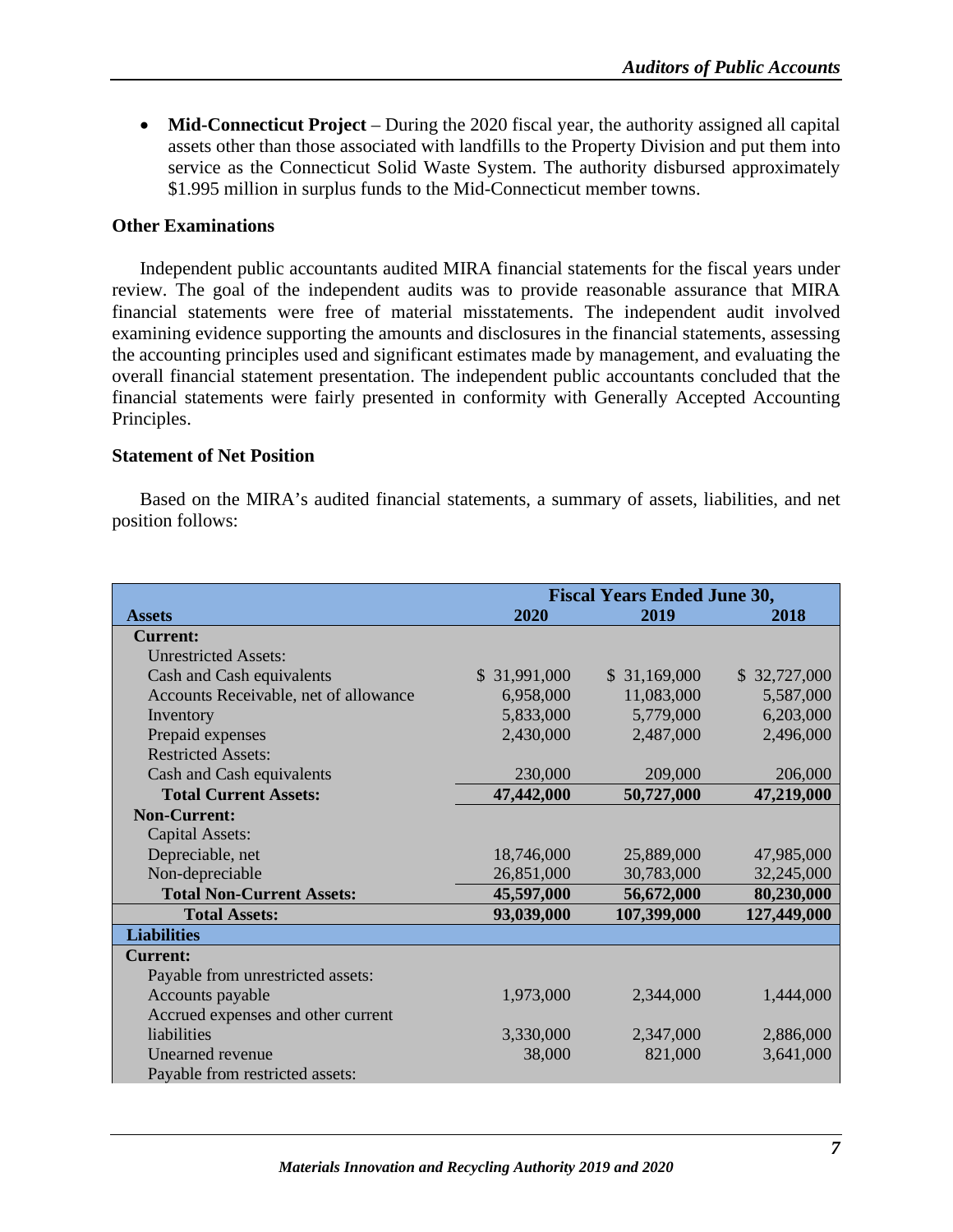| Accrued expenses and other current |              |               |               |
|------------------------------------|--------------|---------------|---------------|
| <i>liabilities</i>                 | 179,000      | 159,000       | 157,000       |
| <b>Total Current Liabilities:</b>  | 5,520,000    | 5,671,000     | 8,128,000     |
| Long-Term:                         |              |               |               |
| Other liabilities                  |              |               |               |
| <b>Total Liabilities</b>           | 5,520,000    | 5,671,000     | 8,128,000     |
|                                    |              |               |               |
| <b>Net Position</b>                |              |               |               |
| Net investment in capital assets   | 45,597,000   | 56,672,000    | 80,230,000    |
| Restricted                         | 51,000       | 50,000        | 49,000        |
| Unrestricted                       | 41,871,000   | 45,006,000    | 39,042,000    |
| <b>Total Net Position</b>          | \$87,519,000 | \$101,728,000 | \$119,321,000 |

MIRA's total assets decreased by approximately \$20 million (15.7%) and its liabilities decreased by approximately \$2.5 million (30.2%) during the fiscal year ended June 30, 2019. The decrease in total assets was primarily due to a reduction in net capital assets offset by an increase in total current assets. The decrease in liabilities primarily reflected a reduction in unearned revenue.

MIRA's total assets decreased by approximately \$14.3 million (13.4%) and its liabilities decreased by approximately \$151,000 (2.7%) during the fiscal year ended June 30, 2020. The decrease in total assets was primarily due to a reduction in net capital assets.

#### <span id="page-10-0"></span>**Summary of Revenues, Expenditures and Net Income**

Based on the MIRA's audited financial statements, a summary of revenues, expenditures and changes in net position follows:

|                                  | <b>Fiscal Years Ended June 30,</b> |              |              |
|----------------------------------|------------------------------------|--------------|--------------|
|                                  | 2020                               | 2019         | 2018         |
| <b>Operating Revenues:</b>       |                                    |              |              |
| <b>Service Charges: Members</b>  | \$33,585,000                       | \$31,264,000 | \$25,519,000 |
| Service Charges: Other           | 9,625,000                          | 9,546,000    | 14,048,000   |
| <b>Energy Sales</b>              | 26,898,000                         | 33,399,000   | 30,648,000   |
| <b>Other Operating Revenues</b>  | 4,172,000                          | 3,299,000    | 3,674,000    |
| <b>Total Operating Revenues:</b> | 74,280,000                         | 77,508,000   | 73,889,000   |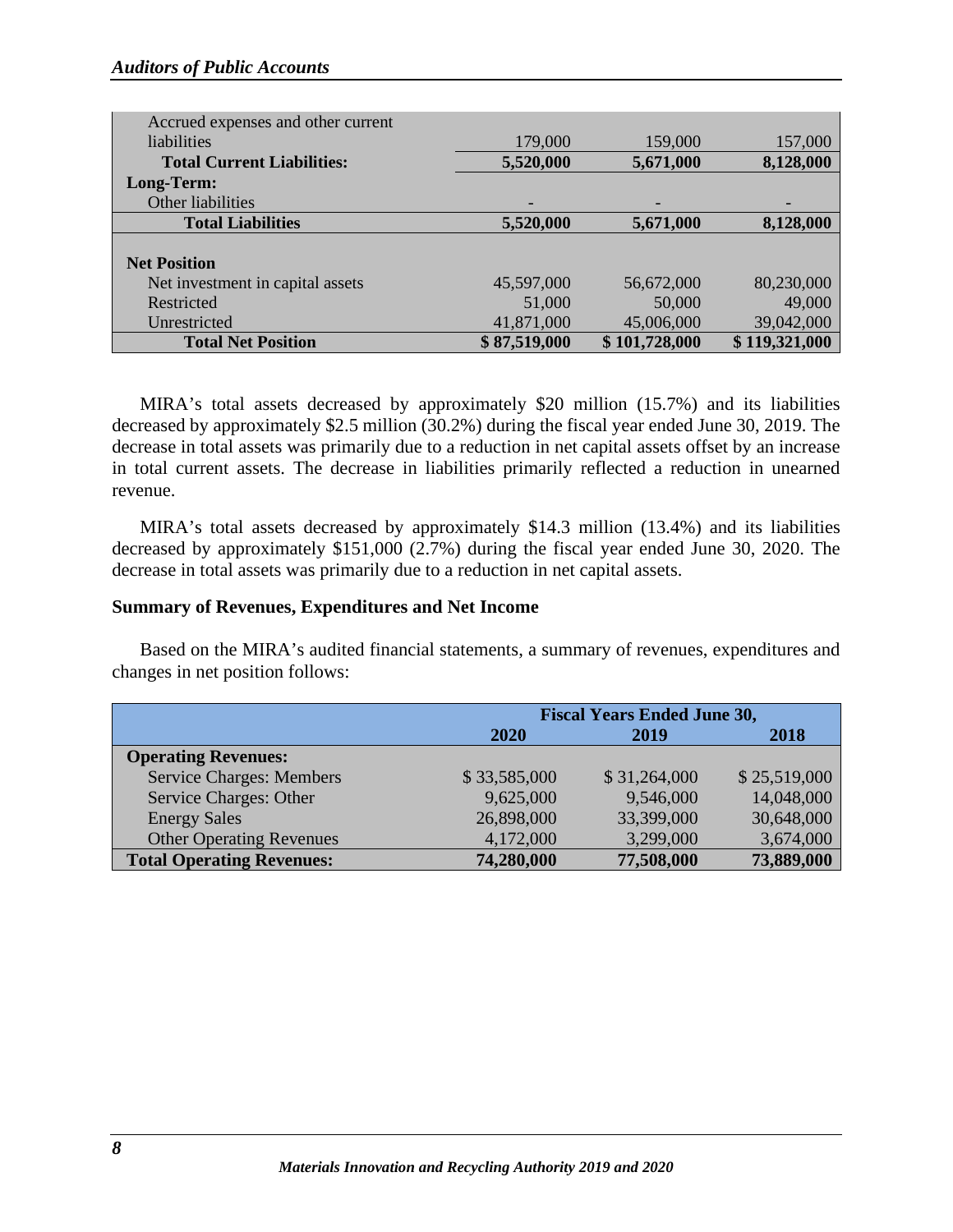| <b>Operating Expenditures:</b>             |            |            |            |
|--------------------------------------------|------------|------------|------------|
| Solid Waste Operations                     | 54,944,000 | 59,887,000 | 51,420,000 |
| Maintenance & Utilities                    | 13,501,000 | 2,781,000  | 906,000    |
| Legal Services - External                  | 608,000    | 76,000     | (37,000)   |
| <b>Administrative and Operational</b>      | 5,074,000  | 4,797,000  | 4,829,000  |
| Services                                   |            |            |            |
| <b>Total Operating Expenditures Before</b> |            |            |            |
| <b>Depreciation:</b>                       | 74,127,000 | 67,541,000 | 57,118,000 |

| <b>Operating Income Before</b>       |              |              |             |
|--------------------------------------|--------------|--------------|-------------|
| <b>Depreciation and Amortization</b> | 153,000      | 9,967,000    | 16,771,000  |
| Depreciation & Amortization          | 12,633,000   | 39,054,000   | 21,431,000  |
| <b>Operating Loss</b>                | (12,480,000) | (29,087,000) | (4,660,000) |

| <b>Non-Operating Revenues</b>       |             |            |             |
|-------------------------------------|-------------|------------|-------------|
| (Expenditures):                     |             |            |             |
| Investment Income                   | 423,000     | 459,000    | 383,000     |
| Settlement Income                   | 153,000     | 11,619,000 | 3,715,000   |
| Settlement Expenses, Net            |             |            | (2,324,000) |
| <b>Distribution to SCRRRA</b>       |             |            | (656,000)   |
| Distribution to Towns               | (1,975,000) | (88,000)   | (3,412,000) |
| Other Income (Expenses), Net        | (330,000)   | (496,000)  | (326,000)   |
| <b>Total Non-Operating Revenues</b> |             |            |             |
| (Expenditures)                      | (1,729,000) | 11,494,000 | (2,620,000) |
|                                     |             |            |             |

| <b>Change in Net Position</b>            | (14,209,000) | (17,593,000)  | (7,280,000)   |
|------------------------------------------|--------------|---------------|---------------|
| <b>Total Net Position – Beginning of</b> | 101,728,000  | 119,321,000   | 126,601,000   |
| Year                                     |              |               |               |
| <b>Total Net Position – End of Year</b>  | \$87,519,000 | \$101,728,000 | \$119,321,000 |
|                                          |              |               |               |

During the fiscal year ended June 30, 2019, total operating revenue increased by \$3.6 million (4.9%). This was primarily due to an increase in member charges and additional energy sales.

During fiscal year ended June 30, 2020, total operating revenue decreased by \$3.2 million (4.2%). This was primarily due to an increase in member charges and a decrease in energy sales.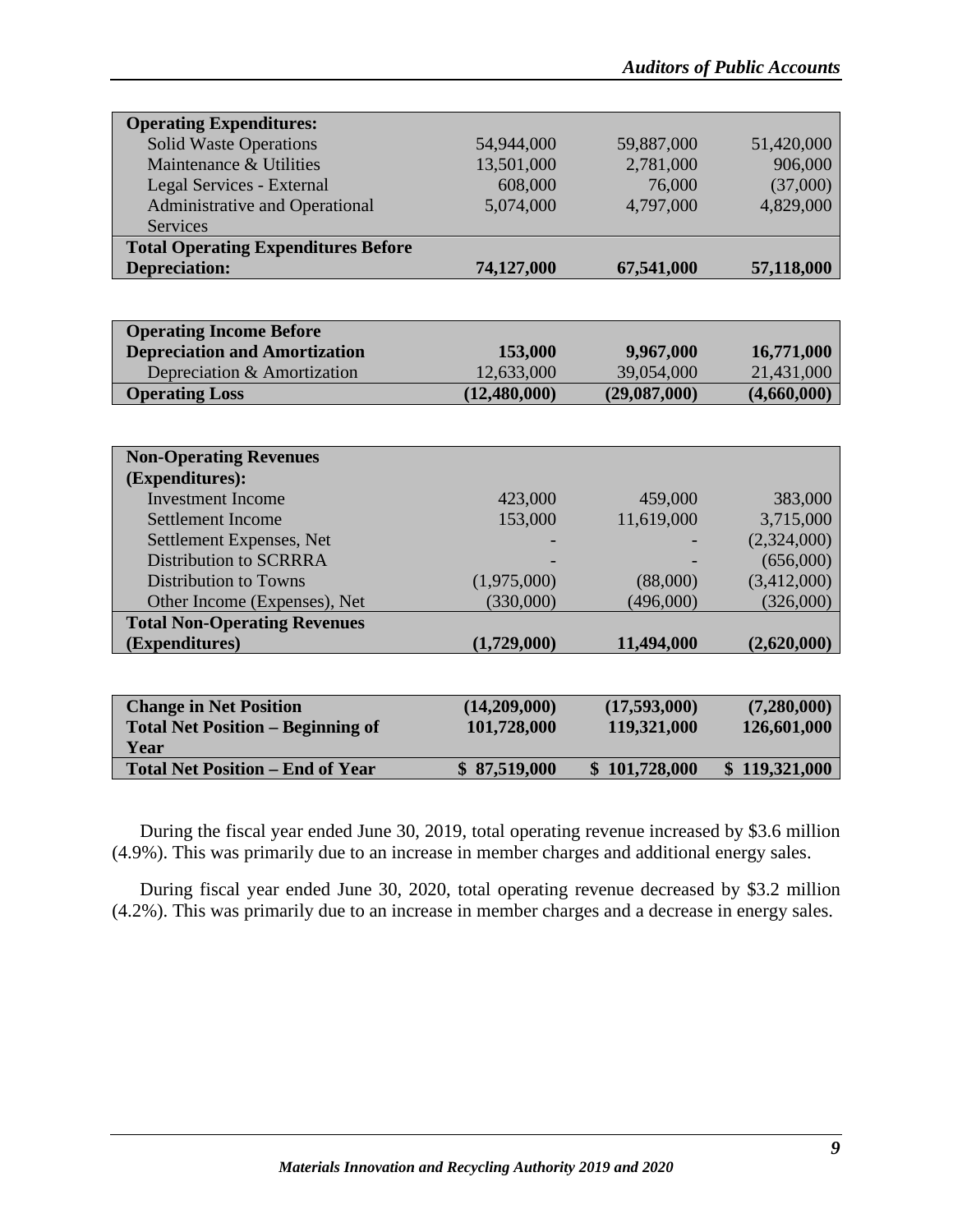## **STATE AUDITORS' FINDINGS AND RECOMMENDATIONS**

<span id="page-12-2"></span><span id="page-12-0"></span>Our examination of the records of the Materials Innovation and Recycling Authority disclosed the following two recommendations, of which one has been repeated from the previous audit:

## <span id="page-12-1"></span>**Annual Plan of Operations**

| Criteria:            | Section 22a-264 of the General Statutes requires that the Materials<br>Innovation and Recycling Authority (MIRA) prepare an annual plan of<br>operations to be reviewed by the Commissioner of the Department of<br>Energy and Environmental Protection (DEEP) for consistency with the<br>statewide solid waste management plan. Upon approval by the DEEP<br>commissioner and a vote of the authority's board of directors, the annual<br>plan of operations shall be adopted.                                          |
|----------------------|---------------------------------------------------------------------------------------------------------------------------------------------------------------------------------------------------------------------------------------------------------------------------------------------------------------------------------------------------------------------------------------------------------------------------------------------------------------------------------------------------------------------------|
| Condition:           | Our review disclosed that MIRA did not prepare and submit the required<br>annual plan of operations to DEEP during the audited period.                                                                                                                                                                                                                                                                                                                                                                                    |
| Context:             | MIRA last prepared its annual plan of operations for the fiscal years<br>ended June 30, 2008 and 2009. That plan was submitted to DEEP but<br>was never approved. Public Act 14-94 required DEEP to revise the<br>Statewide Solid Waste Management (SWSM) plan. The new plan,<br>referred to as the Comprehensive Materials Management Strategy<br>(CMMS) plan, was adopted in July 2016. Although DEEP revised the<br>solid waste management plan, MIRA did not prepare or submit annual<br>plans of operations to DEEP. |
| Effect:              | There is less assurance that MIRA is providing solid waste management<br>services in accordance with the statewide solid waste management plan.                                                                                                                                                                                                                                                                                                                                                                           |
| Cause:               | MIRA management believes that the DEEP Resource Rediscovery<br>initiative, pursuant to Section 22a-268g, essentially and effectively<br>served as MIRA's annual plan of operations.                                                                                                                                                                                                                                                                                                                                       |
| Prior Audit Finding: | This finding has been previously reported in the last two audit reports<br>covering the fiscal years ended June 30, 2015 through 2018.                                                                                                                                                                                                                                                                                                                                                                                    |
| Recommendation:      | The Materials Innovation and Recycling Authority should prepare and<br>submit its annual plan of operations to the Department of Energy and<br>Environmental Protection for consistency with the statewide solid waste<br>management plan as required by Section 22a-264 of the General<br>Statutes. (See Recommendation 1.)                                                                                                                                                                                              |
| Auditee Response:    | "No comment."                                                                                                                                                                                                                                                                                                                                                                                                                                                                                                             |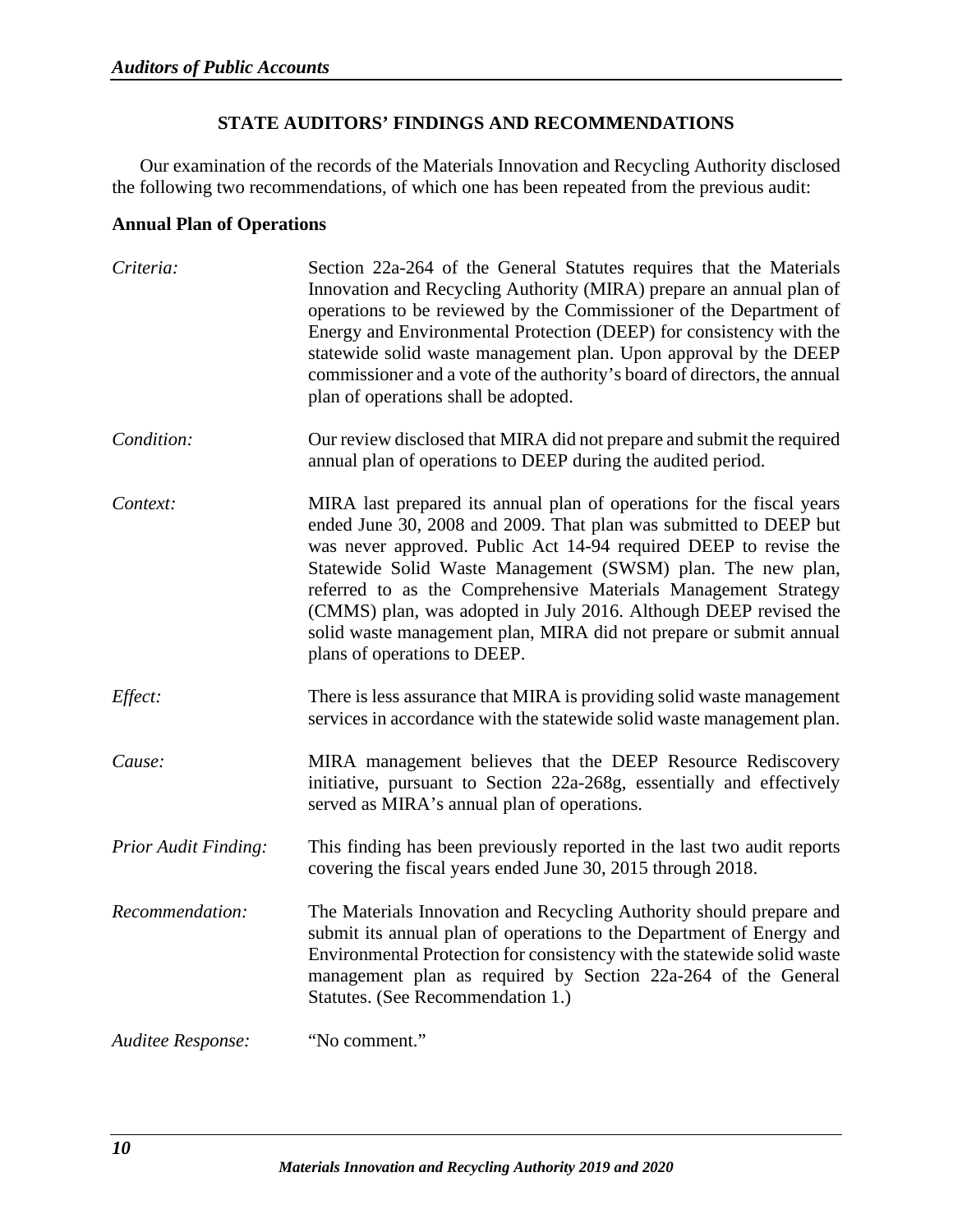## <span id="page-13-0"></span>**Competitive Bidding – Contracting with Vendors**

<span id="page-13-1"></span>

| Background:                 | On February 13, 2019, the MIRA board of directors approved a \$98,000<br>contract for a refurbished jet engine with Wood Group Pratt & Whitney<br>Industrial Turbine Services, LLC to serve as a spare for its jet engine<br>power complex. On February 18, 2020, the board approved a contract<br>for a spare free turbine with Worldwide Turbines, LLC for the jet engine<br>power complex. The contract's value was not to exceed \$200,000. |
|-----------------------------|-------------------------------------------------------------------------------------------------------------------------------------------------------------------------------------------------------------------------------------------------------------------------------------------------------------------------------------------------------------------------------------------------------------------------------------------------|
| Criteria:                   | Section 22a-268 of the General Statutes requires MIRA to engage in<br>competitive bidding for vendor contracts. Additionally, MIRA's<br>Procurement Policies and Procedures, which include the contracting<br>procedures adopted under Section 22a-268a of the General Statutes,<br>state that MIRA must enter into contracts for the procurement of goods<br>and services using a competitive process.                                         |
|                             | According to an operation and maintenance agreement between MIRA<br>and North American Energy Services (NAES), NAES is responsible for<br>major repairs including vendor solicitation. According to the NAES<br>procurement procedures, NAES must document all vendor procurement<br>contacts and obtain at least three written quotes for goods and services<br>in excess of $$5,000$ .                                                        |
| Condition:                  | MIRA entered two contracts, totaling \$298,000, without a public<br>bidding process. MIRA's power plant operator, NAES Corporation,<br>only obtained quotes from three vendors and selected the preferred<br>vendor and price.                                                                                                                                                                                                                  |
| Effect:                     | Noncompliance with the competitive procurement process may result in<br>MIRA not receiving the most favorable price for contracted services.                                                                                                                                                                                                                                                                                                    |
| Cause:                      | MIRA requested quotes from three vendors previously solicited for<br>similar services as an alternative to competitive bidding.                                                                                                                                                                                                                                                                                                                 |
| <b>Prior Audit Finding:</b> | This finding has not been previously reported.                                                                                                                                                                                                                                                                                                                                                                                                  |
| Recommendation:             | The Materials Innovation and Recycle Authority should strengthen<br>procurement procedures to ensure that it complies with its policies and<br>procedures and sections 22a-268 and 22a-268a of the General Statutes.<br>(See Recommendation 2.)                                                                                                                                                                                                 |
| Auditee Response:           | "No comment."                                                                                                                                                                                                                                                                                                                                                                                                                                   |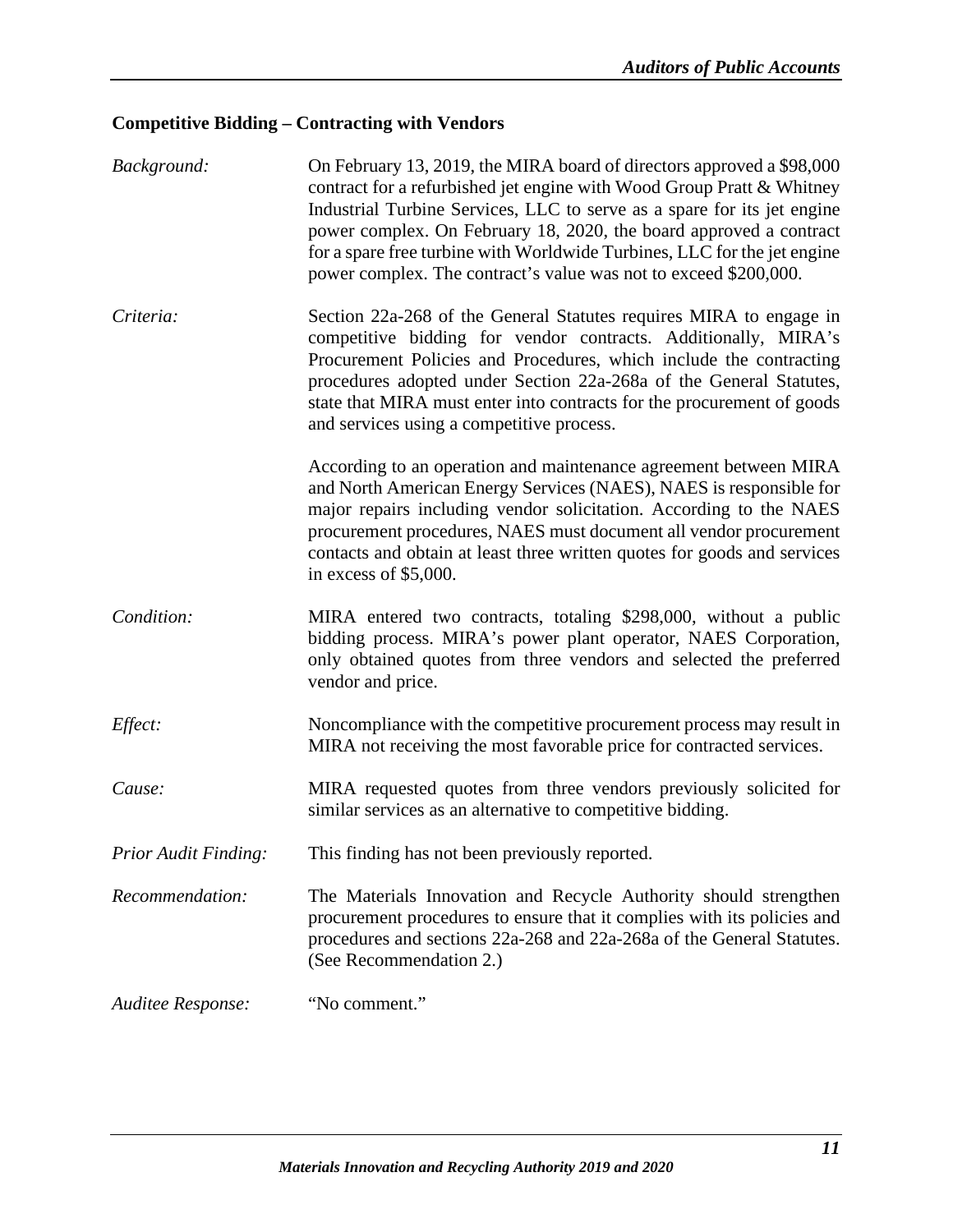## **RECOMMENDATIONS**

#### <span id="page-14-1"></span><span id="page-14-0"></span>**Status of Prior Audit Recommendations:**

Our prior audit report on the Materials Innovation and Recycling Authority contained two recommendations. One has been implemented or otherwise resolved and one has been repeated or restated with modifications during the current audit.

- The Materials Innovation and Recycling Authority should prepare and submit its annual plan of operations. If the authority believes this reporting requirement is redundant, it should seek an amendment to Section 22a-264 of the General Statutes to eliminate the reporting requirement. **This recommendation is being repeated in modified form (See Recommendation 1.)**
- The Materials Innovation and Recycling Authority should reconsider making a separation payment in excess of \$5,000 unless it receives approval from its board of directors. **This recommendation has been resolved.**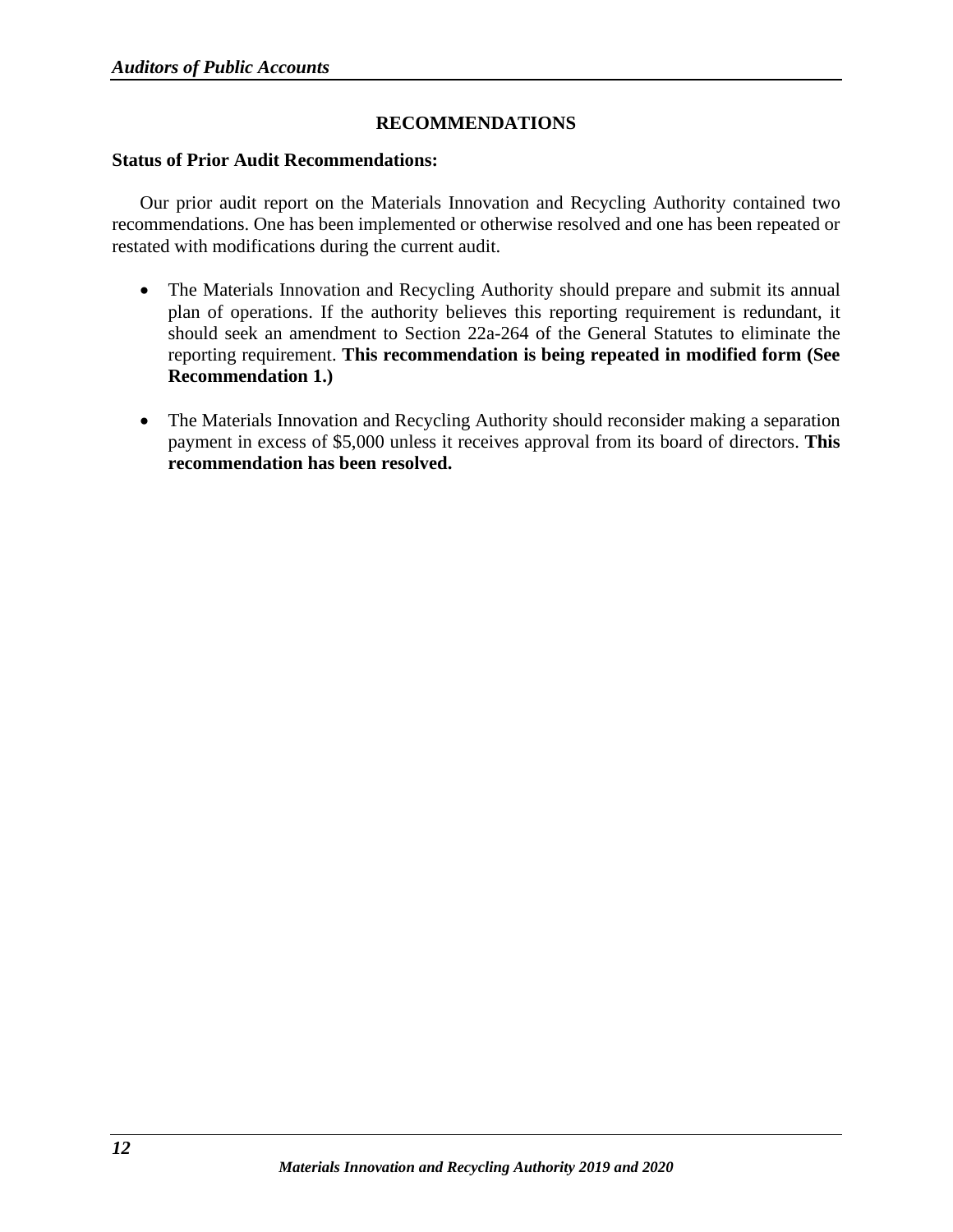## <span id="page-15-0"></span>**Current Audit Recommendations:**

**1. The Materials Innovation and Recycling Authority should prepare and submit its annual plan of operations to the Department of Energy and Environmental Protection for consistency with the statewide solid waste management plan as required by Section 22a-264 of the General Statutes.**

Comment:

MIRA did not prepare and submit its required annual plan of operations to the Department of Energy and Environmental Protection during the audited period.

**2. The Materials Innovation and Recycle Authority should strengthen procurement procedures to ensure that it complies with its policies and procedures and sections 22a-268 and 22a-268a of the General Statutes.**

Comment:

MIRA entered two contracts, totaling \$298,000, without going out to public bid. MIRA's power plant operator only obtained quotes from three vendors and selected the preferred vendor and price.